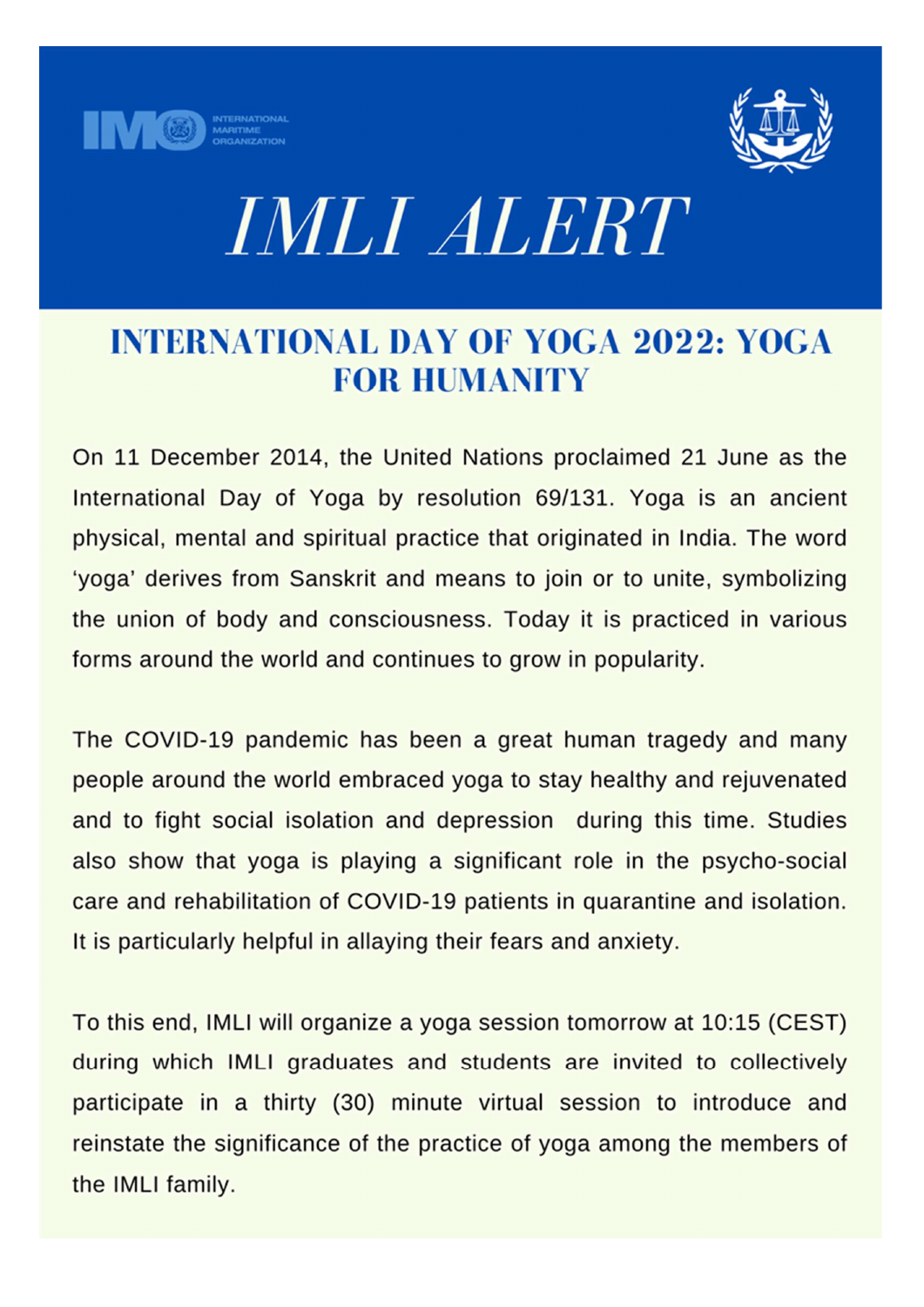

For more information, please see the attached document.

We look forward to seeing you. The Zoom link to join the Session is:

IMO IMLI is inviting you to a scheduled Zoom meeting. **Topic: INTERNATIONAL DAY OF YOGA 2022** Time: Jun 21, 2022 10:15 Amsterdam, Berlin, Rome, Stockholm, Vienna **Join Zoom Meeting** 

https://us02web.zoom.us/j/85020042255? pwd=T3FsV3V4WUcxL1c4Y2l3RWU5RmU5dz09

Meeting ID: 850 2004 2255 Passcode: 136903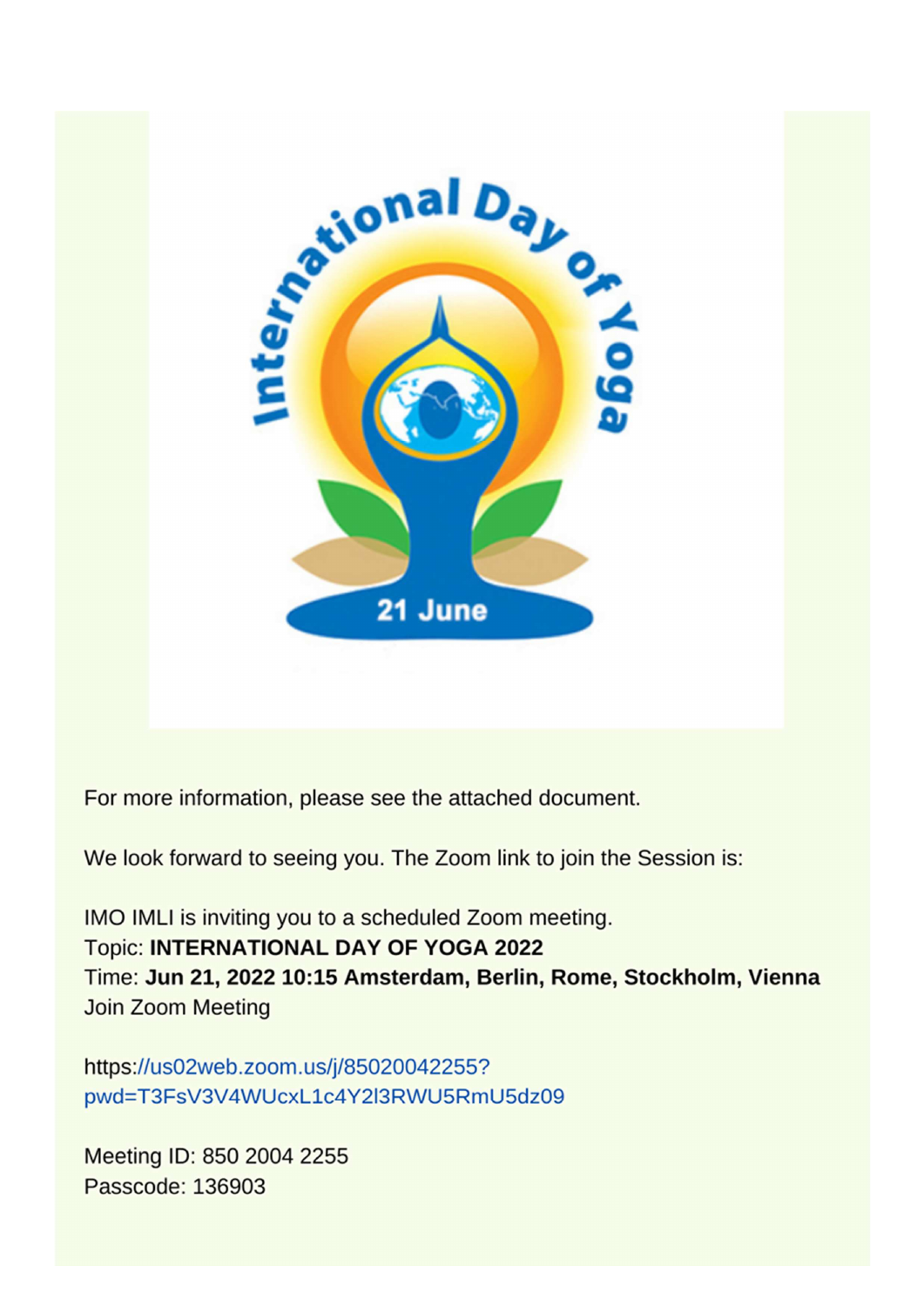Link is as follows:

IMO IMLI is inviting you to a scheduled Zoom meeting. Topic: INTERNATIONAL DAY OF YOGA 2022 Time: Jun 21, 2022 10:15 Amsterdam, Berlin, Rome, Stockholm, Vienna Join Zoom Meeting https://us02web.zoom.us/j/85020042255?pwd=T3FsV3V4WUcxL1c4Y2l3RWU5RmU5dz09 Meeting ID: 850 2004 2255 Passcode: 136903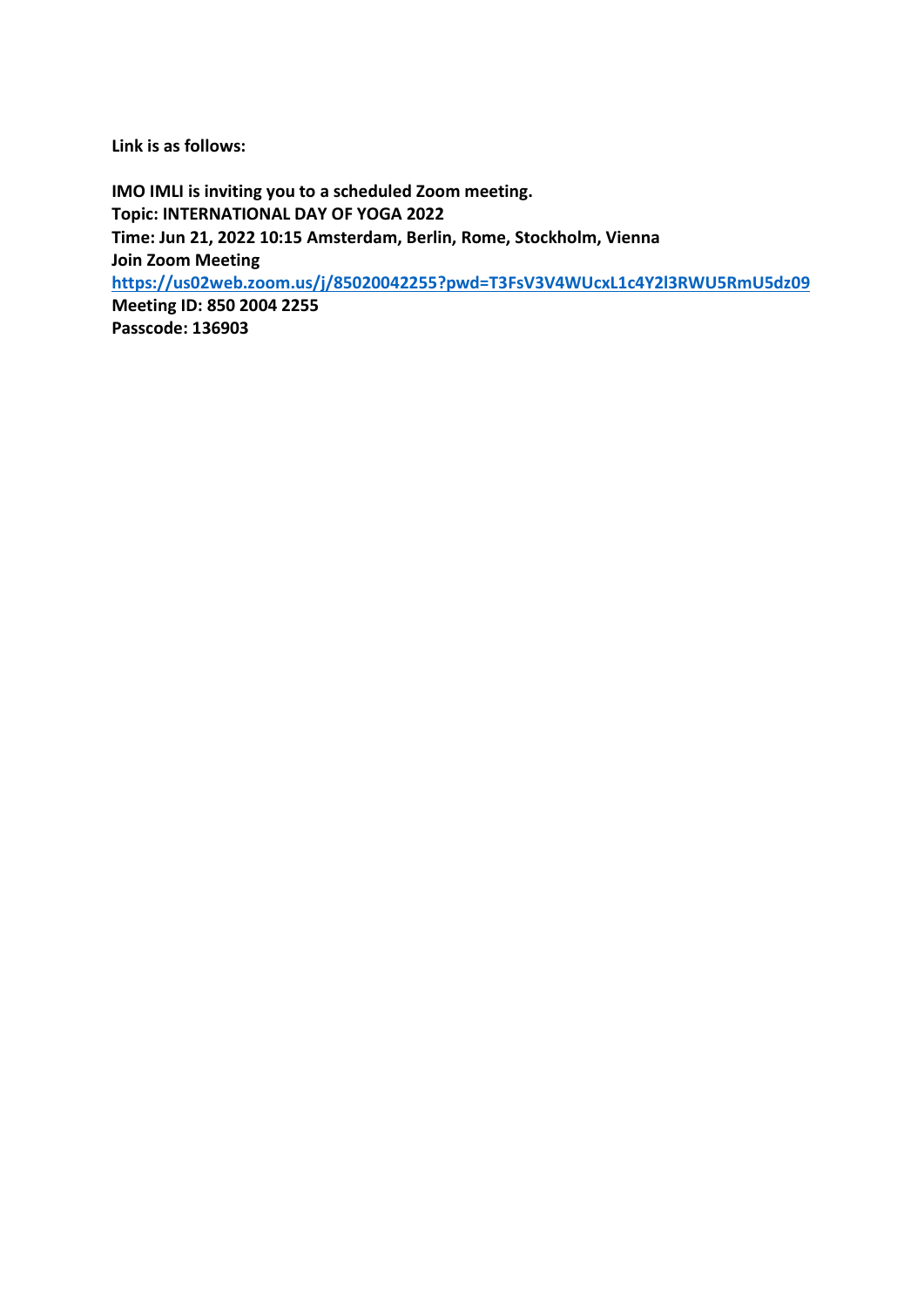



### PROPOSAL FOR CELEBRATION OF INTERNATIONAL DAY OF YOGA 2022: YOGA FOR HUMANITY

#### I. Background:

 $21<sup>st</sup>$  June has been proclaimed as the International Day of Yoga by the Resolution (A/RES/69/131) adopted by the United Nations General Assembly on 11<sup>th</sup> December 2014.

"Yoga" in Sanskrit means "to unite", which reflects the very purpose of its practice to unite the body with the mind and consequently, to unite the human spirit with the nature. To achieve this, the practice of yoga is composed of "Ashtanga" or the eight-limbs, namely, Yama (Self-restraints), Niyama (Observances), Asana (Postures), Pranayama (Breathing), Pratyahara (Withdrawal of the Senses), Dharana (Concentration), Dhyana (Meditation) and Samadhi (Total Absorption with the Nature).

Today, the practice of yoga—which originated in the Indian sub-continent over five thousand (5000) years ago—has passed down generations and spread world over owing to globalization made possible by the development of maritime trade. The benefits of its practice transcend beyond religion, belief system, faith, race, ethnicity, culture or community.

#### II. Benefits:

The practice of the principles of Yoga promises a holistic approach to both physical and mental health and wellbeing—a subject that has become all more crucial during the uncertainties posed by the Pandemic and the vulnerabilities of the global political and economic order.

Precisely, the practice of Yoga emphasizes on the values of mindfulness, empathy, moderation, discipline and perseverance for strengthening our physical alignment and mental perception to instill balance in the human relationship with the world. When practiced collectively, it fosters respect for other living beings and forges a path to embrace sustainable lifestyles essential to achieve Sustainable Development Goals.

Importantly, cultivating this understanding is vital among the maritime community that contributes towards the protection and preservation of the marine environment and towards combatting the global menace of climate change. True to the spirit of the Yoga Day theme this year, as yoga works in harmony with planet earth, the practice of Yoga is for Humanity.

#### III. Proposal:

In view of the above, it is proposed to celebrate the International Day of Yoga on  $21^{st}$  June 2022 (Tuesday) at 10.15am (Malta time) by means of collectively participating in a thirty (30) minute virtual session to introduce and reinstate the significance of the practice of yoga among the members of the IMLI family.